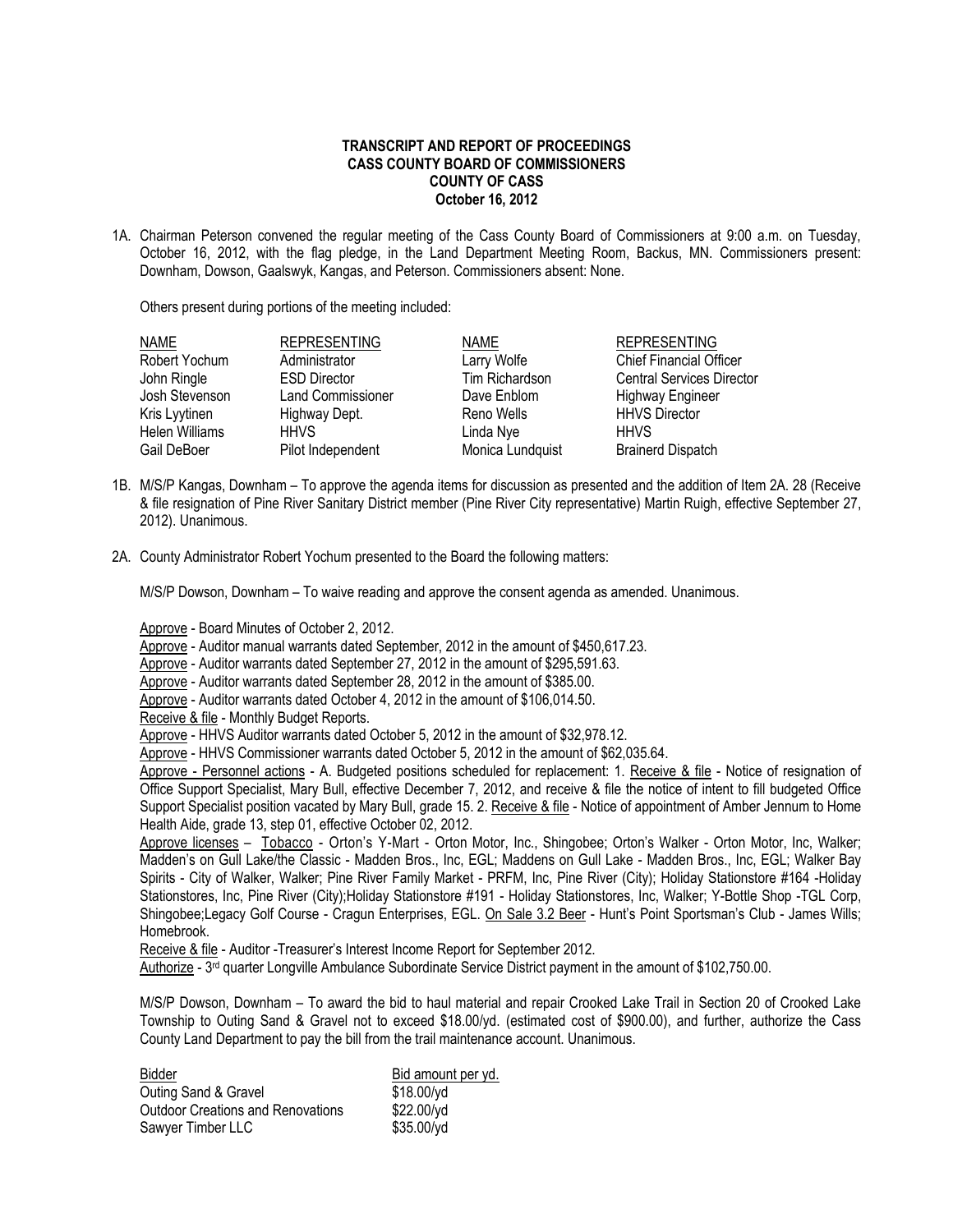M/S/P Dowson, Downham – To award the bid for haul material and repair section of the Deep Portage Conservation Reserve Ski Trail located in Sec. 32, Woodrow Twp. to North Fork Boulders and Excavating not to exceed \$14.50/yd. (estimate of 55 yds.), plus \$375 to shape trail and authorize the Cass County Land Department to pay the bill from the trail maintenance account. Unanimous.

| Bidder                             | Bid amount per yd.  | Shape trail amount   |
|------------------------------------|---------------------|----------------------|
| North Fork Boulders and Excavating | $$14.50/$ yard plus | \$375 to shape trail |
| Schrupp Excavating LLC             | \$20/vard<br>plus   | \$400 to shape trail |
| Sawyer Timber LLC                  | \$18/vard<br>plus   | \$650 to shape trail |

Approve - Pay requests for ARMER project to Olson Electric \$280.00; DSC Communications \$11,981.55 and \$8,980.57.

Accept - Donation of \$100.00 from an individual who wishes to remain anonymous for the Senior Transportation Program.

Accept - Donation of \$300.00 from the American Legion Auxiliary for the Veterans Transportation Program.

Approve - Cass County Family Center quarterly progress reports and payment of quarterly expense claims totaling \$20,235.00.

Approve - Agreement with Americare Lodges, Inc. from August 30, 2012 to December 31, 2012 (waivered services).

Approve - Payment to Gas Service contingent upon receipt of MN Form IC-134 and W-9 and successful start-up of the vaporizers in the amount of \$151,850.00 for the relocation and reuse of two County owned 18,000 propane tanks from Ah-Gwah-Ching.

Receive & file - September 2012 Cass County EDC Activity Report.

Receive & file – 3<sup>rd</sup> quarter Assessor's Office foreclosure and sales report.

Approve – The expenditure of up to \$4,000 from the 2012 Cass County Extension Service budget for new computer hardware, software and LCD projector.

Approve - Request transfer an existing easement from The Shores at Pine Point, LLC. to Gold Country Properties LLC, Israel and Nicole Moe (Easement Agreement #12-31-143-30-33).

Award - 2012-2013 season snow plowing to Aspen Woods Lawn Service, Inc. not to exceed \$85.00 per hour (no other quotes submitted).

M/S/P Dowson, Downham – To award Certificate of Survey and monument Projects: #16 (Sec. 18 of Hiram Twp.) to Kohout Surveying not to exceed \$1,442.00; #17 (Sec. 33 of Turtle Lake (N) Twp. and Sec. 4 of Turtle Lake (S)Turtle Lake Twp.) to Stonemark Land Surveying not to exceed \$5,675.00; #18 (Sec. 17 and 20 of Woodrow Twp.) to Kohout Surveying not to exceed \$5,500.00; and #19 (Sec. 31, 32, 33, and 34 of Trelipe (S) Twp. Project #19 in Trelipe (S) Twp. to Stonemark Land Surveying not to exceed \$6,850.00 ( \$3,425.00 the responsibility of Cass County and \$ 3,425.00 the responsibility of Crow Wing County). Unanimous.

|                                 | Project #16 | Project #17      | Project #18  | Project #19     |
|---------------------------------|-------------|------------------|--------------|-----------------|
| Company                         | Hiram Twp.  | Turtle Lake Twp. | Woodrow Twp. | Trelipe (S)Twp. |
| Arro Land Surveyors, LLC        | \$13,331.00 | No Bid           | \$26,798.00  | \$65,446.00     |
| Bolton & Menk, Inc.             | \$3,825.00  | \$10,950.00      | \$11,250.00  | \$10,440.00     |
| Kohout Surveying                | \$1,442.00  | \$5,995.00       | \$5,500.00   | \$8,910.00      |
| No. Lights Land Surveying       | \$5,360.00  | \$7,980.00       | No Bid       | No Bid          |
| Nyberg Surveying                | \$3,750.00  | No Bid           | No Bid       | No Bid          |
| Stantec                         | \$8,900.00  | \$17,850.00      | \$22,300.00  | \$13,200.00     |
| <b>Stonemark Land Surveying</b> | \$1,875.00  | \$5,675.00       | \$5,875.00   | \$6,850.00      |
| Widseth, Smith, Nolting         | \$3,500.00  | \$5,900.00       | \$16,900.00  | \$8,950.00      |

M/S/P Dowson, Downham – To approve a contract proposal from EDI to proceed with design, specifications, project estimate and bid documents for Law Enforcement Center chiller replacement project not to exceed \$13,500 (related RFP subject to Board approval prior to publication). Unanimous.

Receive & file - Resignation of Pine River Sanitary District member (Pine River City representative) Martin Ruigh, effective September 27, 2012.

2B. Administrator Yochum summarized the Wednesday, October 3, 2012 Ad-Hoc Solid Waste Committee meeting with Commissioner Dowson, Commissioner Gaalswyk, County staff, and representatives of Stockman Transfer. Items discussed included: Amendment #4 has been approved by both parties (extends the existing Stockman Transfer agreement through December 31, 2012 and sets rates for municipal solid waste (msw) transportation, msw loading, and conducting the household hazardous waste (HHW) program effective November 1, 2012); Providing 30 day contract termination notice to existing HHW vendor Sailor Environmental; Review of commercial cardboard program; Review the remaining recycling programs; The master agreement draft pending direction from the Board.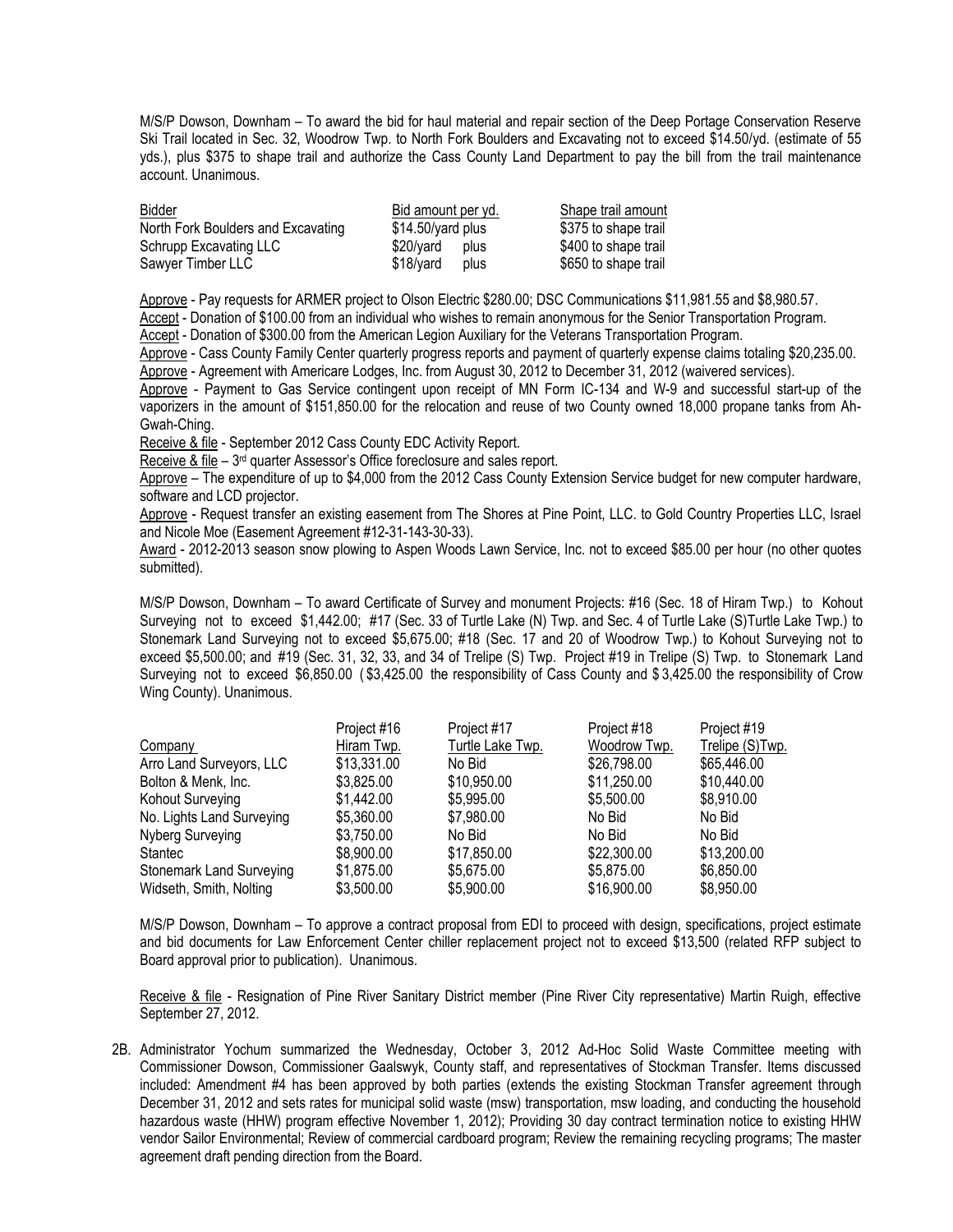M/S/P Gaalswyk, Kangas – To approve the Ad-Hoc Solid Waste Committee recommendations: A.) The commercial cardboard program: 1.) to authorize a request for proposals for collection, 2.) to renew processing contract with Stockman Transfer at a rate of \$50.00/ton effective November 1, 2012, and 3.) to authorize Stockman Transfer to install covered storage at the Pine River Transfer Station at the County cost of ~\$38K funded by a donation of land (~\$15K) from Stockman Transfer and reduction of the existing 50% revenue sharing threshold from \$100/ton to \$75/ton until the County share funds the balance (~\$23K), and B.) To approve the remaining recycling program rates to Stockman Transfer effective on November 1, 2012: 1.) process recycling at Pine River @ \$50.00/ton, 2.) provide 38 bins and transportation to Pine River @ \$385.00/mo., 3.) provide snow plowing and debris removal at 29 recycling sites @ \$1975.00/mo., 4.) paper recycling collection at Walker DAC, and public schools in the County @ \$5.00 per stop plus \$1.44/mi, 5.) transporting bins from transfer stations at May Township, Walker/Hackensack, & Longville to the Pine River transfer station @ \$75.00/trip, 6.) transport and disposal of yard waste @ \$2.15/yd. Unanimous.

- 3A. ESD Director John Ringle presented the 2012  $3<sup>rd</sup>$  quarter Planning & Zoning Activity Report. The zoning activity overall in 2012, showed about a 18.3% increase in activity and a 14.7% increase in revenue (1007 actions and \$249,700 in revenue) for 2012 compared to 2011 (851 actions and \$217,712 in revenue) during this same 9 month time period. Cass County ESD continues to meet the demand for services with 2 field staff and a Shoreline Specialist in addition to office staff. No action necessary.
- 4A. Central Services Director Tim Richardson discussed emergency service dispatch equipment in the Sheriffs' Office. The current enhanced 911 equipment (purchased in 1997) he reported is near end of life (2016) and not capable of meeting today's needs for dispatching and public reporting. Mr. Richardson explained that we cannot upgrade the current E911 system software to work with new personal computers. The new E911 systems take into account that the bulk of today's 911 calls are cellular, and that people can upload pictures and videos of events for law enforcement use. Mr. Richardson added that there are two types of the equipment and software, one with Aurora (a high end reporting component) and one without Aurora. The 911 equipment and database provider Independent Emergency Services (IES) has suggested that we purchase a complete replacement of all the E911 equipment, including the dispatch personal computers that are used to answer the 911 calls. The estimated cost is \$158,267. The project is contemplated by the adopted Capital Improvement Plan. Lead times make it necessary to plan at least 6 months in advance.

Chief Financial Officer Larry Wolfe reported that the E911 fund balance is estimated at approximately \$250,000.00 at year end 2012.

M/S/P Dowson, Kangas – To authorize purchase of the next generation 911 system (minus the Aurora reporting component) from Independent Emergency Services (IES) utilizing State of Mn contract pricing in the estimated about of \$158,267.00 for installation in February 2013. Unanimous.

- 5A. HHVS Director Reno Wells and HHVS Collections Supervisor Linda Nye discussed a first time project completed by the Child Support Unit that involved contacting approximately 1,000 obligor's by phone. These individuals typically owe court ordered child support. The staff initiated this additional effort to increase child support payments and to educate the persons who are obligated to pay child support. Ms. Nye reported that the amount collected through this campaign as of August 31, 2012, is about \$10,000.00. The Board thanked Ms. Nye for the update and complimented the HHVS staff.
- 5B. Mr. Wells introduced County Team Leader Helen Williams who presented an update on educational neglect and truancy. Ms. Williams explained the responsibilities of parents, students, schools, and child protection teams. Truancy is most often a symptom of other behavior issues in the student, their family, or guardian. The case management of a truant involves all the resources of HHVS and related social service, public health, and corrections agencies. The Board welcomed Ms. Williams to Cass County and thanked her for the update.
- 6A. Highway Engineer Dave Enblom presented a draft of Phase IV- Shingobee Trail Extension Project Agreement. The Board approved the concept on September 2, 2012 of Cass County acting as fiscal agent for a project to install a recreational trail bridge at Shingobee Island (Pumphouse Bay) near Walker (estimated cost of \$275,000.00) and trail adjacent to existing Highway #371. Mr. Enblom recommended amending the draft to include 3.4 (County duties) - "To provide construction contract administration duties with respect to assuring any MNDOT requirements for the project, such as adherence to construction materials testing schedules, erosion control, and traffic control".

M/S/P Dowson, Gaalswyk – To approve the agency agreement with Shingobee Township regarding Phase IV of the Shingobee Trail Extension Project Agreement as presented and the addition of section 3.4 (County duties) "To provide construction contract administration duties with respect to assuring any MNDOT requirements for the project, such as adherence to construction materials testing schedules, erosion control, and traffic control". Unanimous.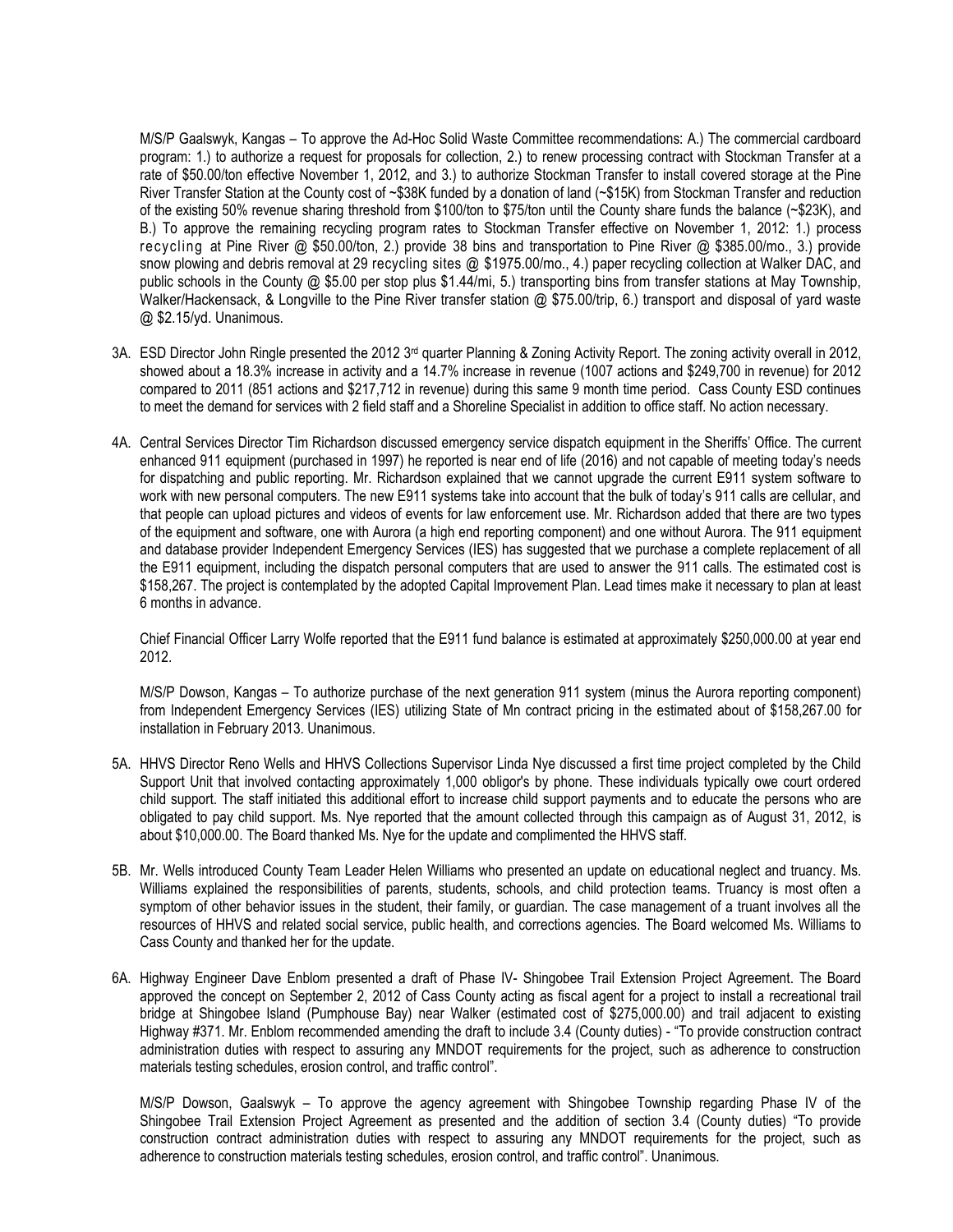- 6B. Assistant Highway Engineer Kris Lyytinen summarized 2012 storm damage claims submitted to date: 1.) The Memorial Day storm of 12" of rain over 3 days (including 8" in 24 hours) caused water over road on 12 roads at 32+ locations, 10 culverts and 1 bridge were damaged & gravel loss on primarily southern Cass County roads. The estimated cost of repairs is \$140,000 which is not eligible for State or Federal disaster relief, 2.) The June 19 and 20 storm totaled up to 8 inches of rain fell (primarily on central and northeast Cass County) causing significant erosion and long term flooding, 31 roads were affected with water over them at 64+ locations (some for as much as 5 weeks), 11 culverts were washed out or damaged, and severe erosion on hills and significant loss of gravel in areas exposed to flowing flood waters. This storm met both local/state thresholds for federal emergency and is eligible for FEMA assistance and State assistance. Mr. Lyytinen reported damages of \$178,046 for completed work & \$46,927 for work yet to be completed (the County received FEMA totaling \$219,000 to date), and 3.) The July 2 windstorm caused significant damage consisting primarily of downed trees and debris on 72 affected roadways. The storm did not meet State threshold for Federal disaster, however, the State did approve funds to cover repair costs and Cass County is currently working on completing a submittal due on Friday, October 19, 2012. Mr. Lyytinen reported an estimate of \$40,000.00. County Engineer Enblom complimented Mr. Lyytinen of the exceptional job done during and the follow-up after the summer storms. No action necessary.
- 7A. Land Commissioner Josh Stevenson presented bids for improvements to snowmobile trails located on the Soo Line Trail from east of Cass Lake to the intersection of the Pipe Line Trail located in Unorganized 5 Townships, and the Snowway 1 Trail from MN87 north to the intersection of the Deerfield Trail in Deerfield Township. Mr. Stevenson explained that the projects are part of a Capital Improvement Grant awarded to Cass County in 2012. The bids presented exceeded the grant amount of \$50,000.00 due to blow down clean up associated with the recent storms. Mr. Stevenson requested Board action to award to T&C Excavating not to exceed \$41,100 with additional fill at \$15 cubic yd for Project #1 and \$22,468 with additional fill at \$15 cubic yd for Project #2, and to apply for State HSEM funds for the balance of \$13,568.00 to cover wind damage associated with the cost of the project and pay for any balance from the recreation account fund balance.

Mr. Stevenson also expressed concern that two additional snowmobile trails adjacent to the Soo Line have significant wind damage - the Winnie Loop and Pipeline Trails in Unorganized Township #5 (east, west and south of Lake Winnibigoshish). Mr. Yochum noted the October 19, 2012 deadline for inclusion in the State disaster assistance program. Land Commissioner Stevenson estimated the blow down repairs not to exceed \$30,000.00.

| <b>Bidder Name</b><br>Storlie Construction | Project #1<br>\$46,000<br>\$0 cuyd | Project #2<br>No Bid     |
|--------------------------------------------|------------------------------------|--------------------------|
| Schrupp Excavating                         | \$85,000<br>\$20 cuyd              | \$35,000<br>\$16 cuyd    |
| <b>Outdoor Creations &amp; Renovations</b> | \$53,240<br>\$20.00 cuyd           | No Bid                   |
| <b>T&amp;C Excavating</b>                  | \$41,100<br>\$15 cuyd              | \$22,468<br>\$15 cuyd    |
| Holmvig Excavating, LLC                    | \$57,690<br>\$16.50 cuyd           | \$29,868<br>\$16.50 cuyd |

M/S/P Downham, Kangas – To award a contract to T &C Excavating not to exceed \$41,100 with additional fill at \$15.00 cubic yd. for Project #1 and not to exceed \$22,468 with additional fill at \$15 cubic yd. for Project #2, and further, to authorize the addition of the Winnie Loop and Pipeline Trails in Unorganized Township #5 (east, west and south of Lake Winnibigoshish not to exceed \$30,000.00, and further, to authorize the application for State disaster relief funds and any contract balance to be paid from the Land Department Recreation Account Fund Balance. Unanimous.

7B. Mr. Stevenson updated the Board on a request from the Longville Lake Snowmobile Club for assistance in repairing trails damaged due to heavy rains. The club has received a bid from Lott Excavating, LLC in the amount of \$7,574.50 for repairs to multiple segments of their trail system, and has requested funds from Cass County to complete the project in the amount of \$2,500.00.